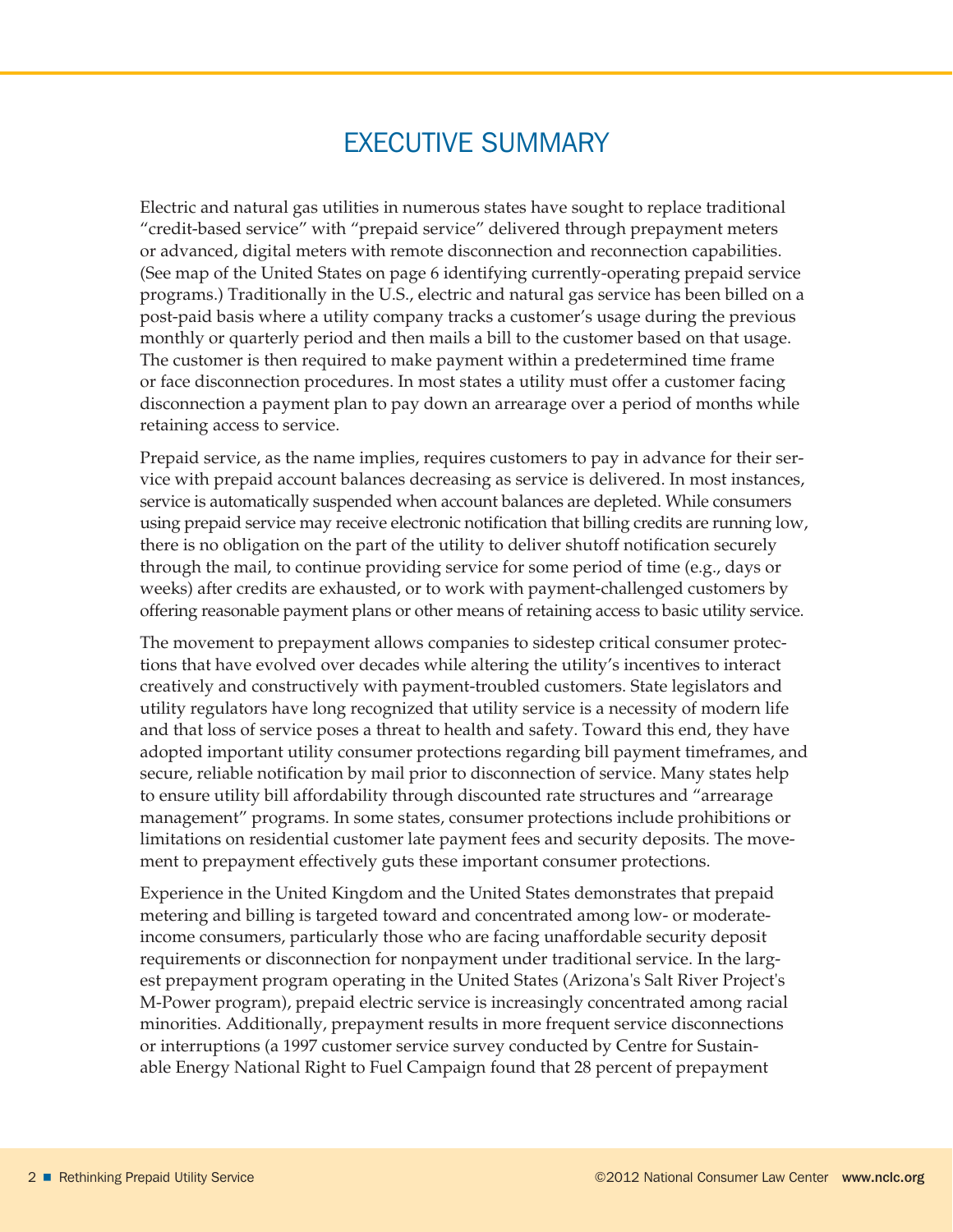customers in Great Britain were disconnected from service over the past year). Also, customers sometimes pay higher rates than they would under traditional credit-based service. Low-income customers using prepaid utility service tend to make numerous, small payments on a monthly basis to retain electricity or natural gas service, often incurring transaction fees that add to the customer's total cost for basic service.

Households with the least means are trapped under prepayment, often paying higher costs and transaction fees while experiencing more frequent, disruptive, and dangerous loss of service. Such a system creates a two-tiered system, favoring wealthier, credit-paying households.

Increased disconnections of gas and electric service that come with prepayment threaten the health and safety of customers, particularly the elderly, disabled, and low-income families with children. Disconnecting natural gas or electric service has caused house fires and extreme indoor temperatures, which can result in illness and death. Implementing prepaid utility service, with the increased rates of service disconnection that result, increases the risk that such tragedies will occur.

With prepaid utility service, low-income customers who struggle to pay their bills often end up paying more for second-class utility service. Access to essential service, delivered by regulated, franchised monopoly utility companies, should not be compromised by a service model that leads to the forfeiture of regulatory consumer protections. Rather, payment issues related to the inability of some households to afford a basic level of uninterrupted utility service should be addressed through delivery of comprehensive, effective low-income energy efficiency programs, bill payment assistance and "arrearage management" programs, reductions of burdensome late payment fees and security deposits, and implementation of deferred payment agreements that are truly reasonable and based on a household's actual income and expense circumstances.

The advent of advanced metering infrastructure (AMI) and digital meters, commonly called "smart meters," dramatically increases the potential for new utility prepayment programs. Advanced meters—which include remote disconnection and real-time communication capabilities—obviate the need for utility companies to invest in "standalone" prepayment meters, and reduce the related upfront capital investment required to implement a new prepayment program. The recommendations that follow are based in large measure on provisions of a resolution adopted by the National Association of State Utility Consumer Advocates on June 11, 2011.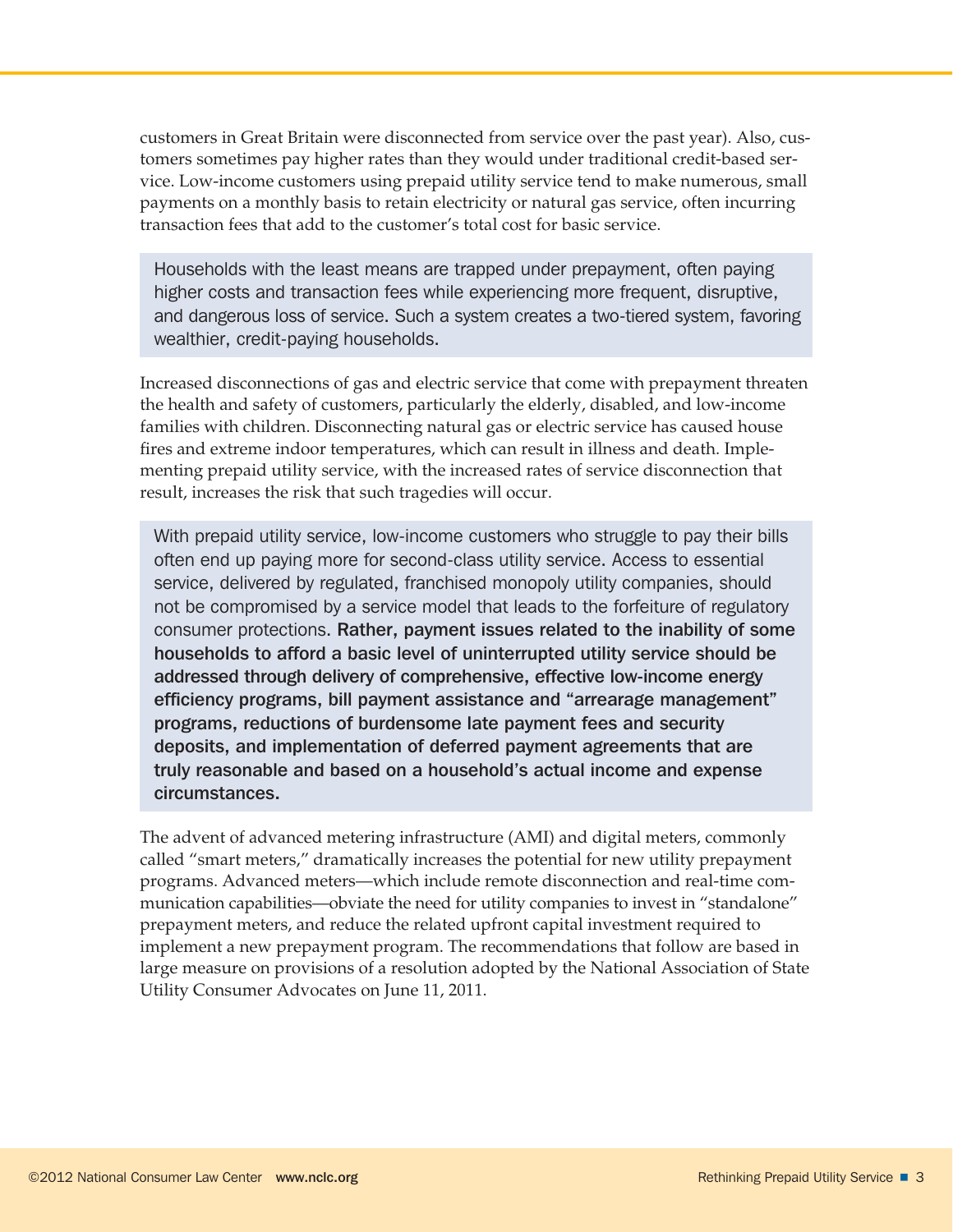## *Recommendations*

The National Consumer Law Center opposes prepaid electric and gas services. However, if a company is allowed to implement prepaid service, state regulatory commissions should require each of the following provisions.

- 1. **Regulatory consumer protections and programs should be maintained or enhanced.** These include existing limitations or prohibitions on disconnection of service, advance notice of disconnection, availability of payment plans, availability of bill payment assistance or arrearage forgiveness, and the right to dispute bills.
- 2. **Health and safety risks must be reduced.** When the billing credits of a customer receiving prepaid residential electric or natural gas service are exhausted, the customer must be given a five-day disconnection grace period, after which the customer must be restored to traditional, credit-based service, subject to all rules and customer protections applicable to such service. Prepayment customers should be allowed to return to credit-based service at no higher cost than the cost at which new customers can obtain service.
- 3. **Vulnerable populations must be protected.** Prepayment service should not be offered to low-income households or households that include any person who is elderly, disabled, or who has a serious illness. Households with young children should also not be eligible to enroll in prepayment service.
- 4. **Marketing of service should be voluntary.** Prepaid service should only be marketed as a voluntary service and should not be marketed to customers facing disconnection for non-payment. Conditioning service on the method of payment is not marketing—it's coercion.
- 5. **Payment assistance and arrearage management programs must be adopted or maintained.** Utilities offering prepaid service to low-income customers must also offer effective bill payment assistance and arrearage management programs to those customers.
- 6. **Rates for prepaid service should be lower than rates for comparable credit-based service.** This lower rate reflects the lower costs associated with reduced carrying costs, collection costs, uncollectible accounts, and shareholder risk.
- 7. **Costs should be transparent.** Prior to implementation, utilities should demonstrate the cost effectiveness of any proposed prepaid service program and reveal how costs will be allocated among various classes of customers.
- 8. **Transaction and other junk fees should be eliminated.** Prepayment customers should not pay security deposits or additional fees that traditional customers are not required to pay. Examples of such fees include initiation fees, equipment charges, or transaction fees to purchase billing credits, or frequent payment fees.
- 9. **Initiate "on demand" service.** Utilities must ensure there are readily available means for prepayment customers to purchase service credits on a 24-hour a day, seven-day a week basis to prevent potential health and safety risks.